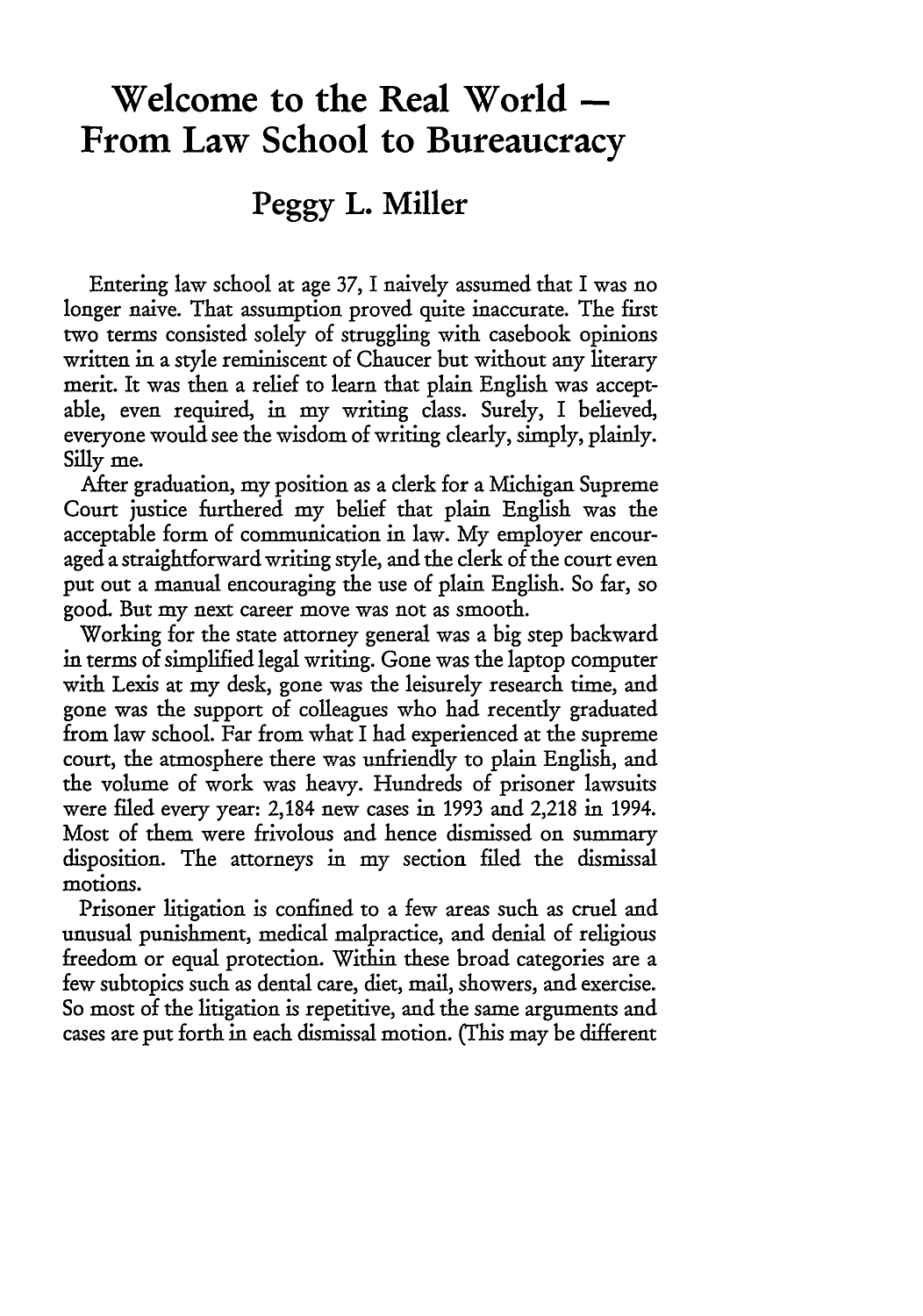today because 28 U.S.C. **§** 1915(b)(1) and (g) imposes costs on litigation and requires prisoners to exhaust administrative remedies.) My first impression, therefore, was that the job would be a piece of cake: there was a database of arguments stating the relevant caselaw and postulating sample arguments. Each attorney would just call up the relevant generic arguments and insert the facts of the current case.

The problem, for me at least, was that these generic arguments were infested with legalese. I could barely read through them without becoming nauseated. Unfortunately, many government workers are great believers in the old axiom that prevents repair of unbroken procedures. (As Emerson once said, "A foolish consistency is the hobgoblin of bureaucratic minds," or something like that.) Even the naif in me realized that getting these arguments changed from within the bureaucracy would require some finesse.

When I first suggested redrafting the arguments in plain English, my supervisor was not impressed with the need. My caseload consisted of 180 active cases, and my supervisor was not inclined to devote any resources to improving legal language that she considered quite sufficient. At the same time, my secretary (who had worked for many attorneys before me and continues on long after me) was not inclined to make the same corrections over and over again on every brief we filed. For example, every motion form began with the superfluous *Now comes the defendant ....* I asked my secretary to call up the form and delete this odious phrase before filling in the rest of the data. This step was necessary every time because the form came from a common file, and the other attorneys liked it the way it was. Each secretary had only a terminal, not a PC, and each had only limited disk space. Needless to say, my secretary did not appreciate this extra step.

Another form I railed against was something the office had dubbed "Motion to File Brief Instanter." As we know, sometimes attorneys avoid plain English in a deliberate attempt to obfuscate. *Instanter* is Latin for "now" or "immediately." With the volume of cases we each handled, we often needed to ask court permission to file a brief now (i.e., instanter, meaning "late"). This particular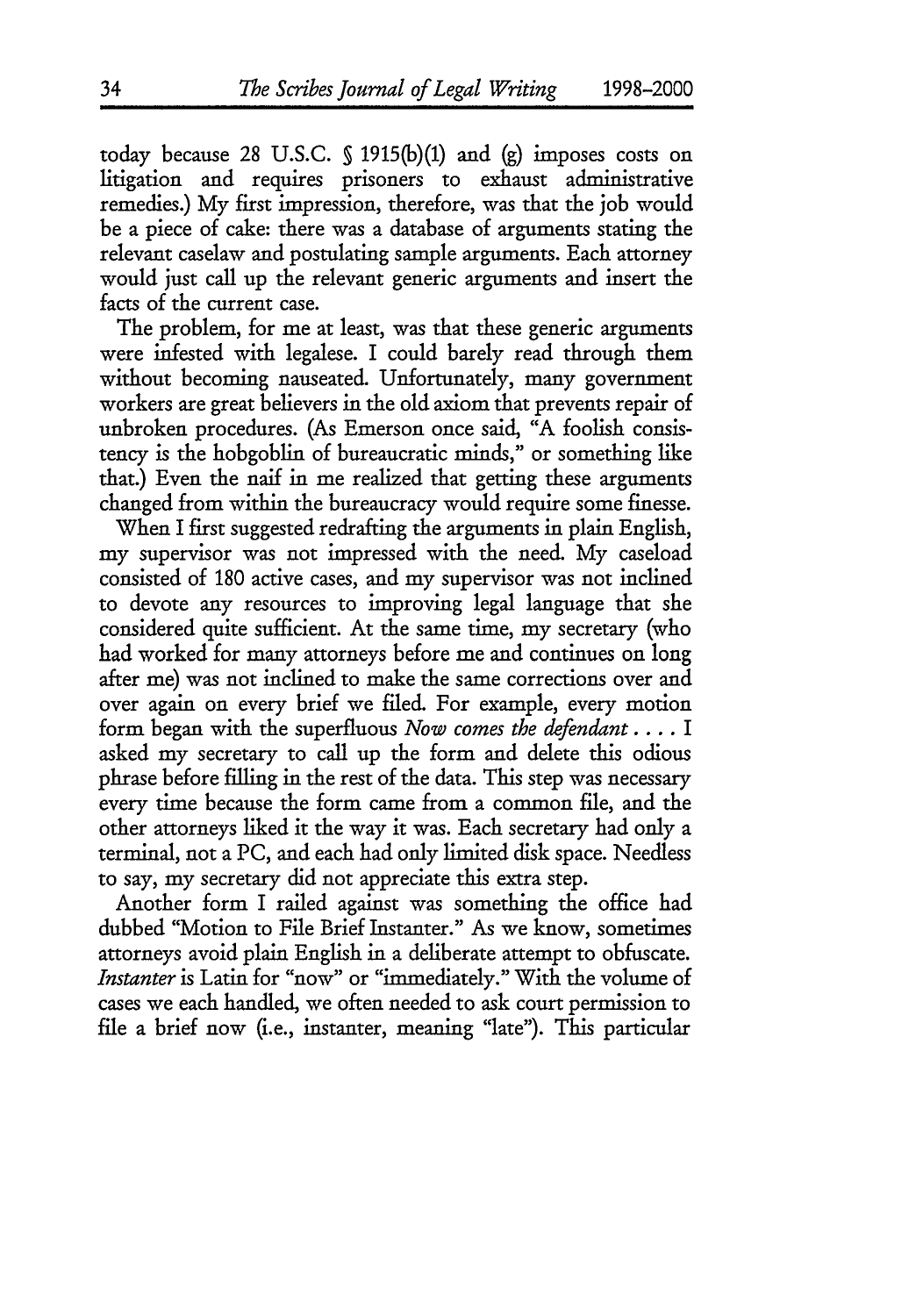motion offended me, and I refused to file it. My secretary made up a "Motion to File a Late Brief" just for me and kept it on a floppy disk. With this one exception, I signed dozens of briefs written in a style completely repugnant to me just to keep peace with my secretary and my supervisor.

 $My$  salvation came from an unexpected source  $-$  a federal judge wielding his sanction authority. It seems that many of our arguments were not only convoluted and legalistic, but also outdated and, in rare cases, inaccurate. When one of my colleagues filed a brief citing overturned caselaw, the judge fined him and berated the attorney general's office for its briefs, which were "obviously culled from the office brief bank." Once again I approached my supervisor, but now I had a more palatable proposal: I actually volunteered to update the caselaw in all the arguments if she would permit me to rewrite the arguments in plain English. Naivete strikes again.

For the next four months, my secretary and I were nearly smothered by our task. The database contained 211 arguments, each with an average length of three to four pages. Even the first step of producing a hard copy of each argument was a headache; the piles of paper in my office were unbelievable. And with an office library done in minimalit style, I made several trips to the law-school library to update the caselaw. What's more, because office protocol limited the amount of time I could be away from my office, much of my research was performed at night and on weekends. Clutching my belief that future legal professionals should be spared legalese, I naively but boldly began my odyssey.

My goal was to update the caselaw, correct the citation form, and rewrite each argument in plain English. But because my supervisor was concerned only with the caselaw, the other changes were met with skepticism and complaint. Some of my colleagues were even disappointed that the arguments no longer contained the language they had spent years learning; one even told me that he wanted to write "like a lawyer." Fortunately, none of them felt strongly enough to actually go into the computer files and undo my changes. The good news was, with a computer-based system, I